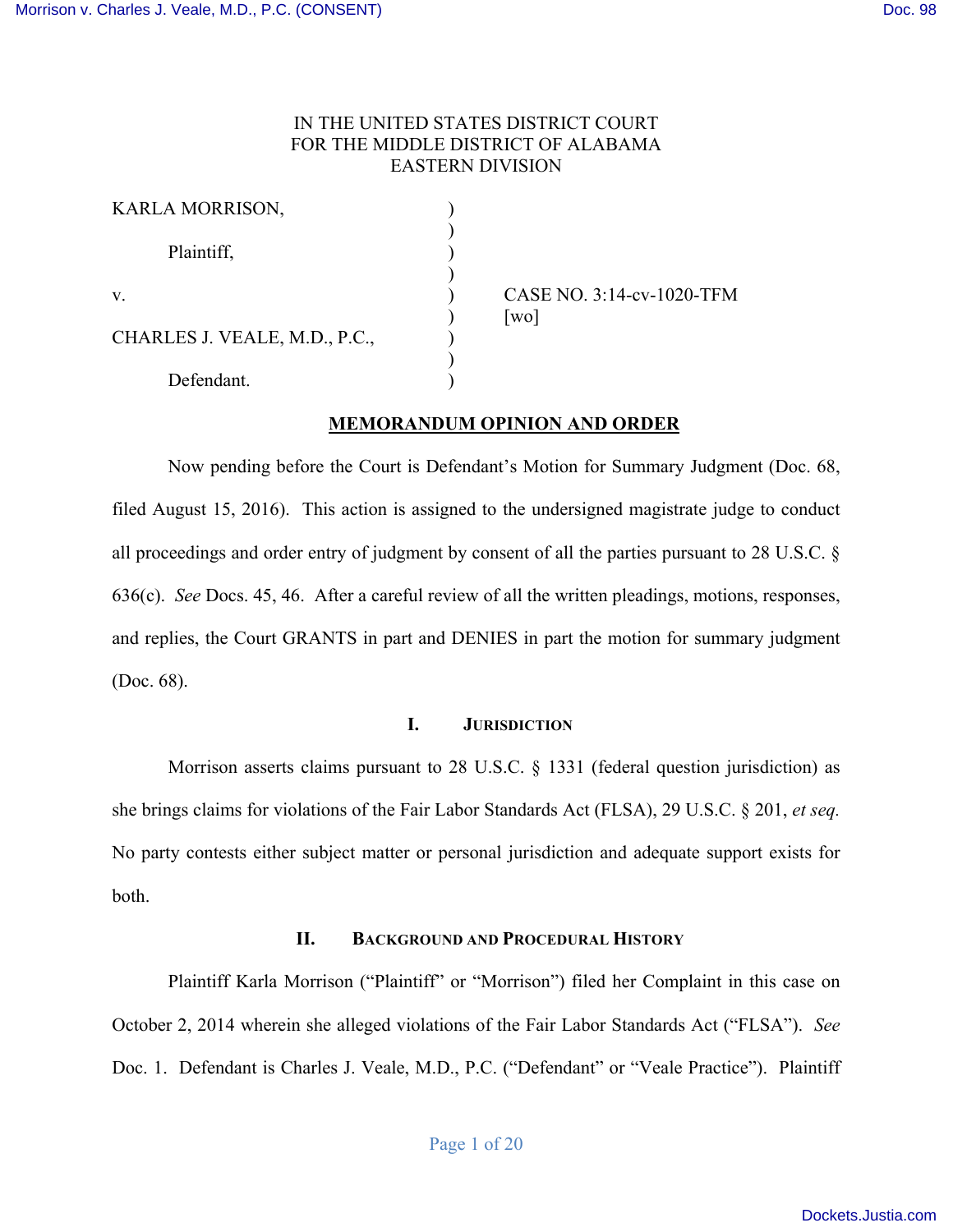argues she was employed by Defendant from September 2011 through her termination on August 19, 2014. Plaintiff asserts two counts for violations of FLSA. Count I alleges that Defendant failed to pay her the minimum wage from September 2011 until mid-February 2012 though she worked approximately thirty (30) hours per week. Count II alleges that Defendant failed to pay overtime compensation from February 2012 to August 19, 2014 (her termination date) though Plaintiff regularly worked in excess of forty (40) hours.

After several continuances of the discovery deadline and other relevant deadlines, the discovery period finally concluded on August 5, 2016. *See* Doc. 66. On August 30, 2016, Defendant filed its motion for sanctions for spoliation of evidence. *See* Doc. 73. Specifically, Defendant alleges that after Plaintiff's termination, she improperly logged in to the office email account and deleted all the emails contained within the account, would secretly and repeatedly log-in to the email account to delete emails throughout the course of the litigation, and added 2 step verification to the log in process to prevent others from accessing the email account. Plaintiff denied the allegations. Due to the nature of the spoliation allegations, the Court suspended briefing on the motion for summary judgment to resolve the issues of spoliation and sanction. *See* Doc. 74. After holding a hearing and considering all briefs on the matter, the Court determined that deliberate spoliation occurred and that the emails were deleted in bad faith. *See* Docs. 87, 92. Consequently, the Court granted the request for sanction and imposed an unrebuttable adverse inference instruction – deeming the hours presented in the time cards as admitted and accepted as true. *See* Doc. 92 at p. 15. Specifically, the Court stated

The fact-finder must accept as true the time cards / timesheets created by Plaintiff while she worked for the Veale Practice. Plaintiff is precluded from submitting evidence in dispute of the time cards that she herself created to reflect her hours while working at the Veale Practice. All Veale Practice employees sent their respective time cards and time sheets to Plaintiff (as the Office Manager) who then signed off on them and sent them to the Practice's accountant for pay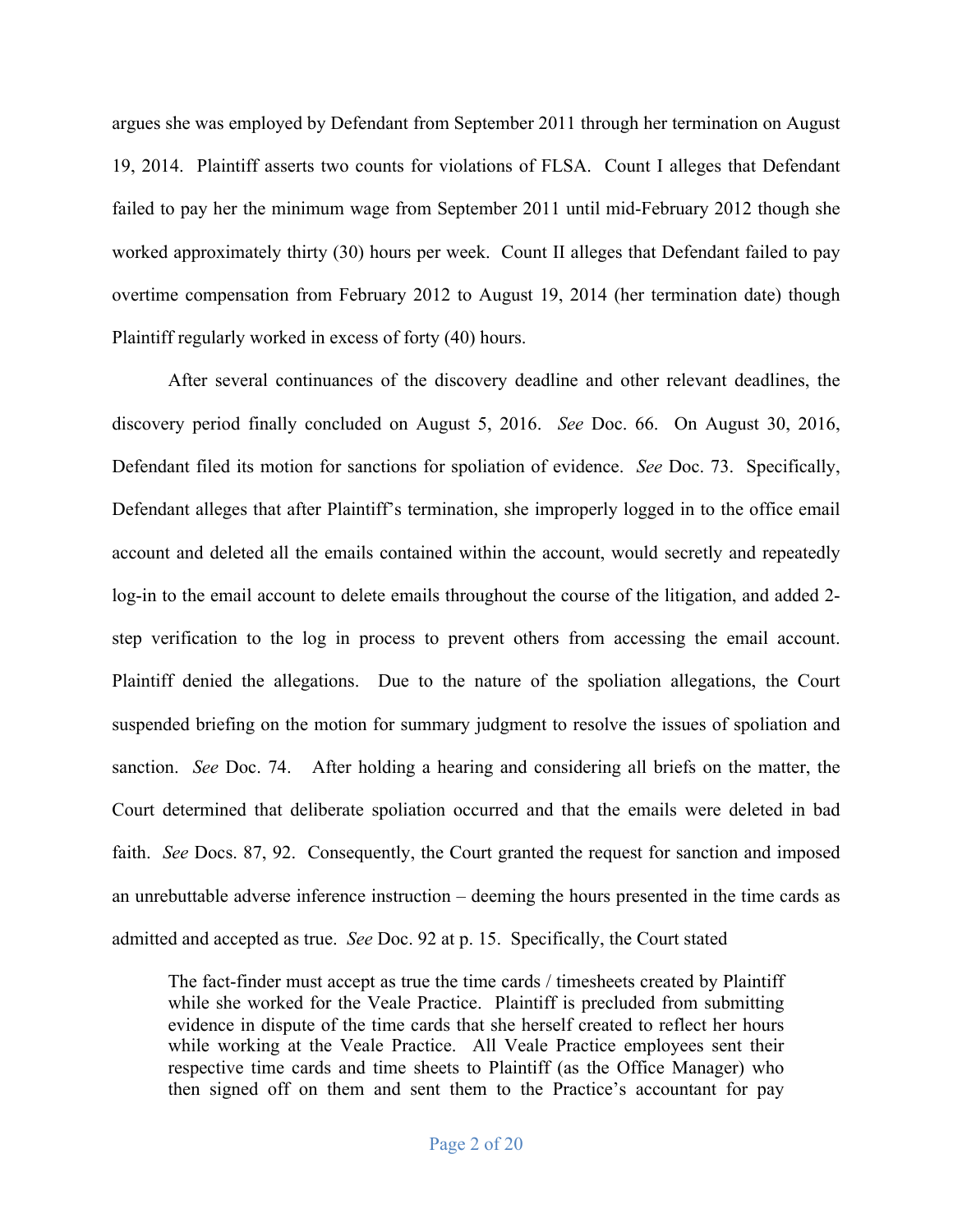calculation. Plaintiff created her own time records to reflect her hours paid. Further, as the Office Manager, Plaintiff bore the responsibility for reviewing all employee's time cards (including her own) for accuracy to ensure employees were paid for all the hours they worked. *See* Doc. 80, p. 6-7 (containing citations to evidence). This mandatory evidentiary presumption that the time cards are accurate prevents Plaintiff from benefiting from the email destruction.

*Id.* at p. 15-16.

After making its determination, the Court issued a new briefing schedule for the motion for summary judgment and set the remaining deadlines in the case. *See* Docs. 88-89. Plaintiff timely filed her opposition to the motion for summary judgment. *See* Doc. 95. Defendant timely filed its reply. *See* Doc. 96.

Count I of the Complaint alleges Plaintiff worked from September 2011 to mid-February 2012 and was not paid for the work she performed for the benefit of the Defendant. *See* Doc. 1 at p. 3; *see also* Doc. 95 at p. 2 (Response in opposition to summary judgment). Defendant asserts in its motion for summary judgment that this claim is barred by the FLSA's two-year statute of limitations. *See* Doc. 68 at p. 7-9. Specifically, Defendant states that Plaintiff has not shown the claim arises out of a willful violation which is the only time the statute of limitations extends to three years. *Id*. Further, Defendant argues Plaintiff volunteered for the first several months and FLSA is not even applicable to the claim. *Id*. Plaintiff opposes summary judgment on Count I and states FLSA does not allow an employee to work for free or volunteer services without pay. *See* Doc. 95 at p. 6. Plaintiff further argues that the three-year statute of limitations may apply even when the employer did not knowingly violate the FLSA, but simply disregarded the possibility that it might be violating the FLSA. *Id*.

Count II of the Complaint alleges Plaintiff regularly worked in excess of forty hours in a work week, but was rarely paid for her overtime hours. *See* Doc. 1 at p. 4-5. Specifically, Plaintiff claims she consistently worked between 25-30 hours of overtime each week from mid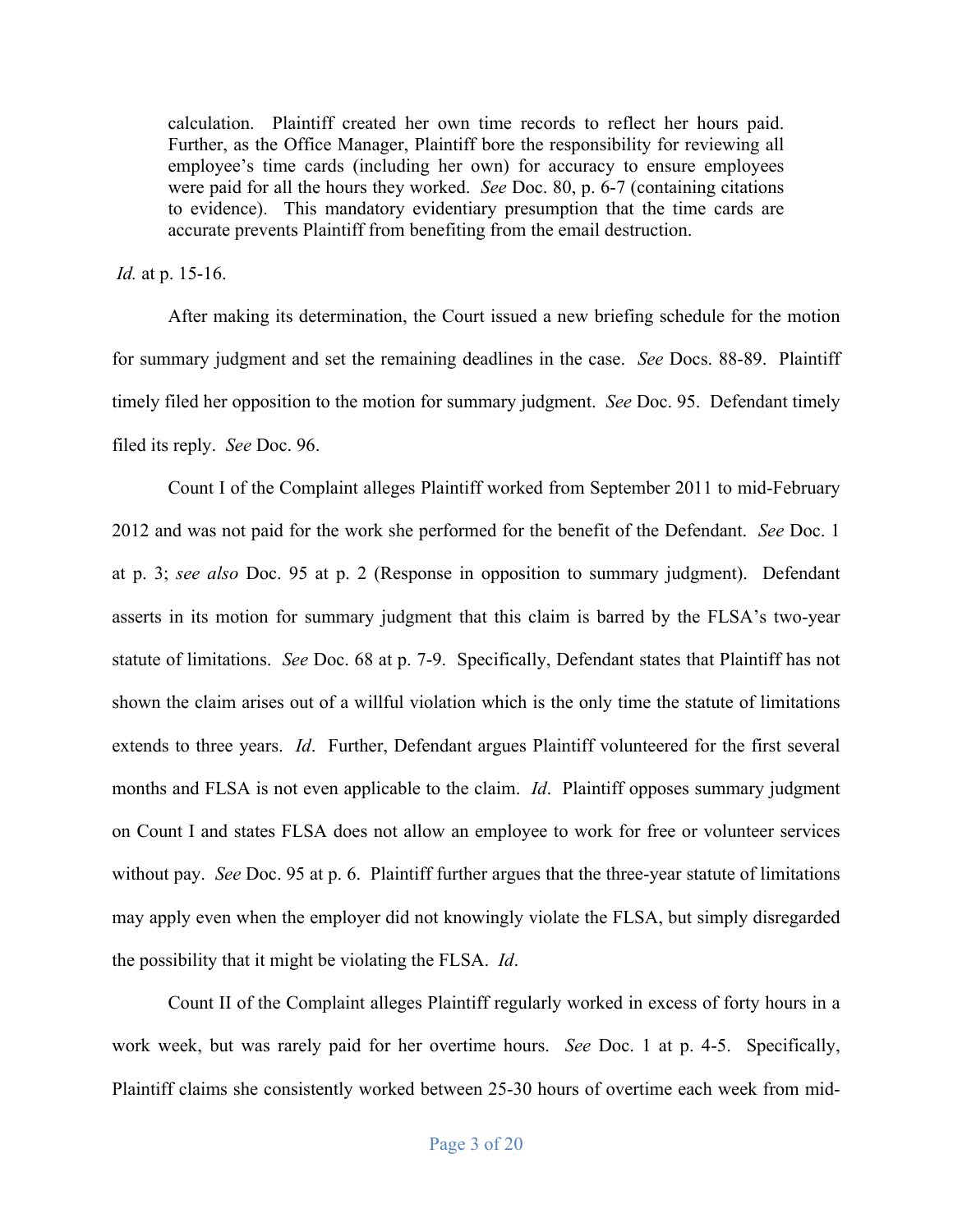February 2012 through August 2014 and was not paid  $1 \frac{1}{2}$  times her regular hourly rate for those hours. *Id.* Defendant asserts in its summary judgment motion that the Veale Practice maintained time sheets to demonstrate the hours worked by its employees. *See* Doc. 68 at p. 5. Plaintiff – as the office manager – was responsible for ensuring the accuracy of the time sheets, certifying the hours, and submitting the time sheets to the accountant for pay computation. *Id*. Defendant asserts that because they had no knowledge of the overtime hours and Plaintiff herself was the one responsible for the allegedly false time cards, it cannot be held responsible for actions Plaintiff independently chose to take without its knowledge. *Id*. at p. 10-11. Additionally, Defendant argues the job could be done within the normal 40-hour workweek as before and after Plaintiff's tenure as Office Manager, the position was only part-time. *Id*. at p. 11. Finally, and in the alternative, Defendant argues that from January 13, 2014, Plaintiff was an exempt, salaried, administrative employee and therefore not entitled to overtime. *Id*. at p. 12-13. Plaintiff, in her opposition to defendant's motion for summary judgment, acknowledges that as a result of the Court's sanction imposing the mandatory evidentiary presumption that the time cards are accurate, there are "[no] remaining issues to be addressed at this time regarding the Plaintiff's overtime claim." *See* Doc. 95 at p. 1-2. Plaintiff does add in a footnote that if the Court disagrees with the assessment then supplemental briefing could be filed.

Finally, Defendant also asserts it is entitled to summary judgment on Plaintiff's prayer for liquidated damages and attorney's fees. The basis for this is tied to the previous assertion that Plaintiff cannot establish any violation would be willful.

The Court has carefully reviewed the pleadings, motions, responses, and reply on this matter. The motion and the issues presented are fully briefed and ripe for review.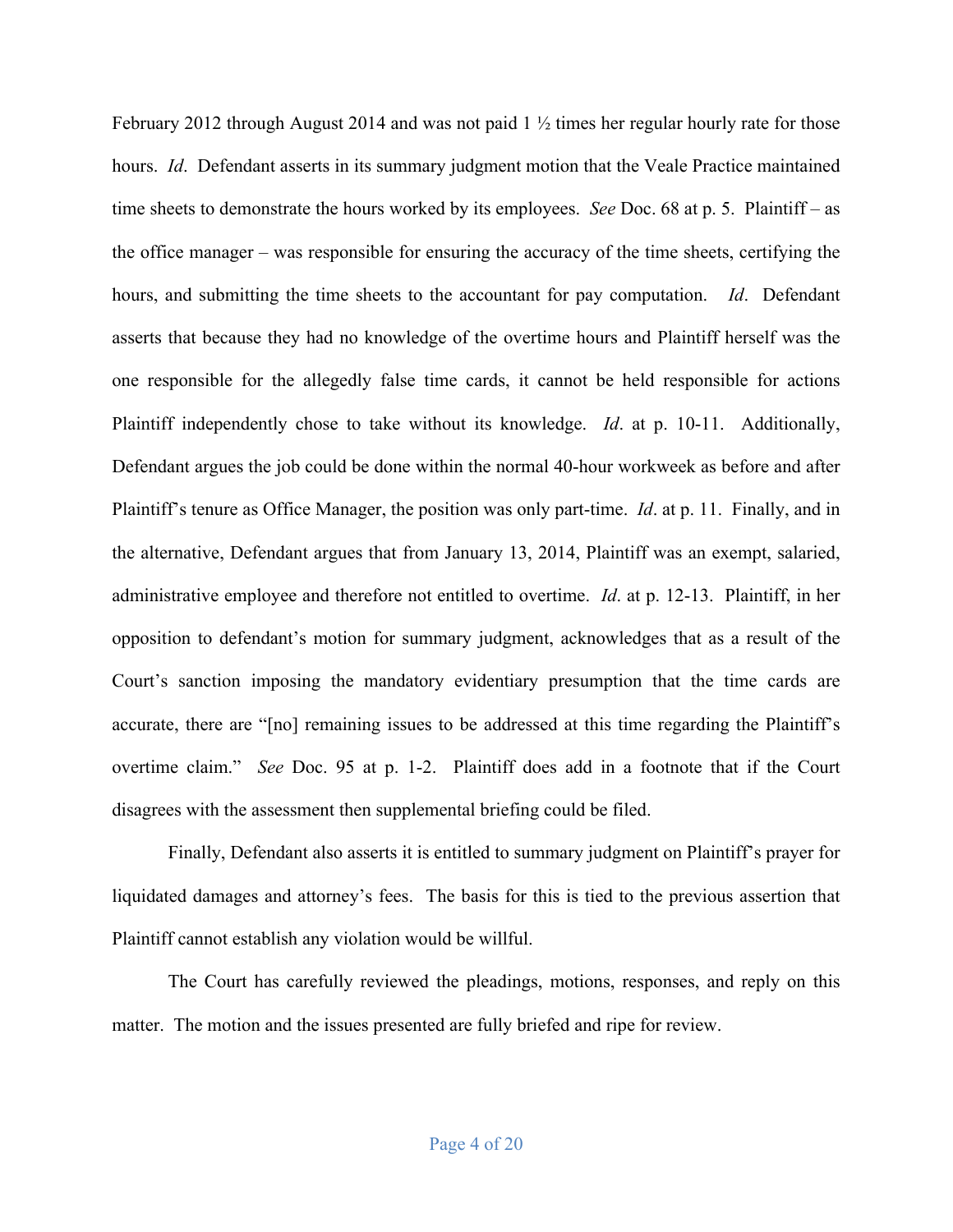#### **III. STANDARD OF REVIEW**

"The court shall grant summary judgment if the movant shows that there is no genuine dispute as to any material fact and the movant is entitled to judgment as a matter of law." Fed. R. Civ. P. 56(a). A factual dispute alone is not enough to defeat a properly pled motion for summary judgment; only the existence of a genuine issue of material fact will preclude a grant of summary judgment. *Anderson v. Liberty Lobby, Inc.*, 477 U.S. 242, 247-48, 106 S. Ct. 2505, 2510, 91 L. Ed. 2d 202 (1986). "[T]he substantive law will identify which facts are material." *Id.* at 248, 106 S. Ct. at 2510. At the summary judgment juncture, the court does not "weigh the evidence and determine the truth of the matter," but solely "determine[s] whether there is a genuine issue for trial." *Id*. at 249, 106 S. Ct. at 2511. An issue is genuine if the evidence is such that a reasonable jury could return a verdict for the non-moving party. *Mize v. Jefferson City Bd. of Educ*., 93 F.3d 739, 742 (11th Cir. 1996) (citing *Hairston v. Gainesville Sun Publ'g Co*., 9 F.3d 913, 918 (11th Cir. 1993)).

The moving party bears the initial burden of showing the court, by reference to materials on file, that there are no genuine issues of material fact that should be decided at trial. *Celotex Corp. v. Catrett*, 477 U.S. 317, 323, 106 S. Ct. 2548, 2552, 91 L. Ed. 2d 265 (1986)). A party must support its assertion that there is no genuine issue of material fact by "citing to particular parts of materials in the record, including depositions, documents, electronically stored information, affidavits or declarations, stipulations . . . admissions, interrogatory answers, or other materials" or by "showing that the materials cited do not establish the absence or presence of a genuine dispute, or that an adverse party cannot produce admissible evidence to support the fact." Fed. R. Civ. P.  $56(c)(1)$ . The admissibility of evidence is subject to the same standards and rules that govern admissibility of evidence at trial. *Clemons v. Dougherty County, Georgia*,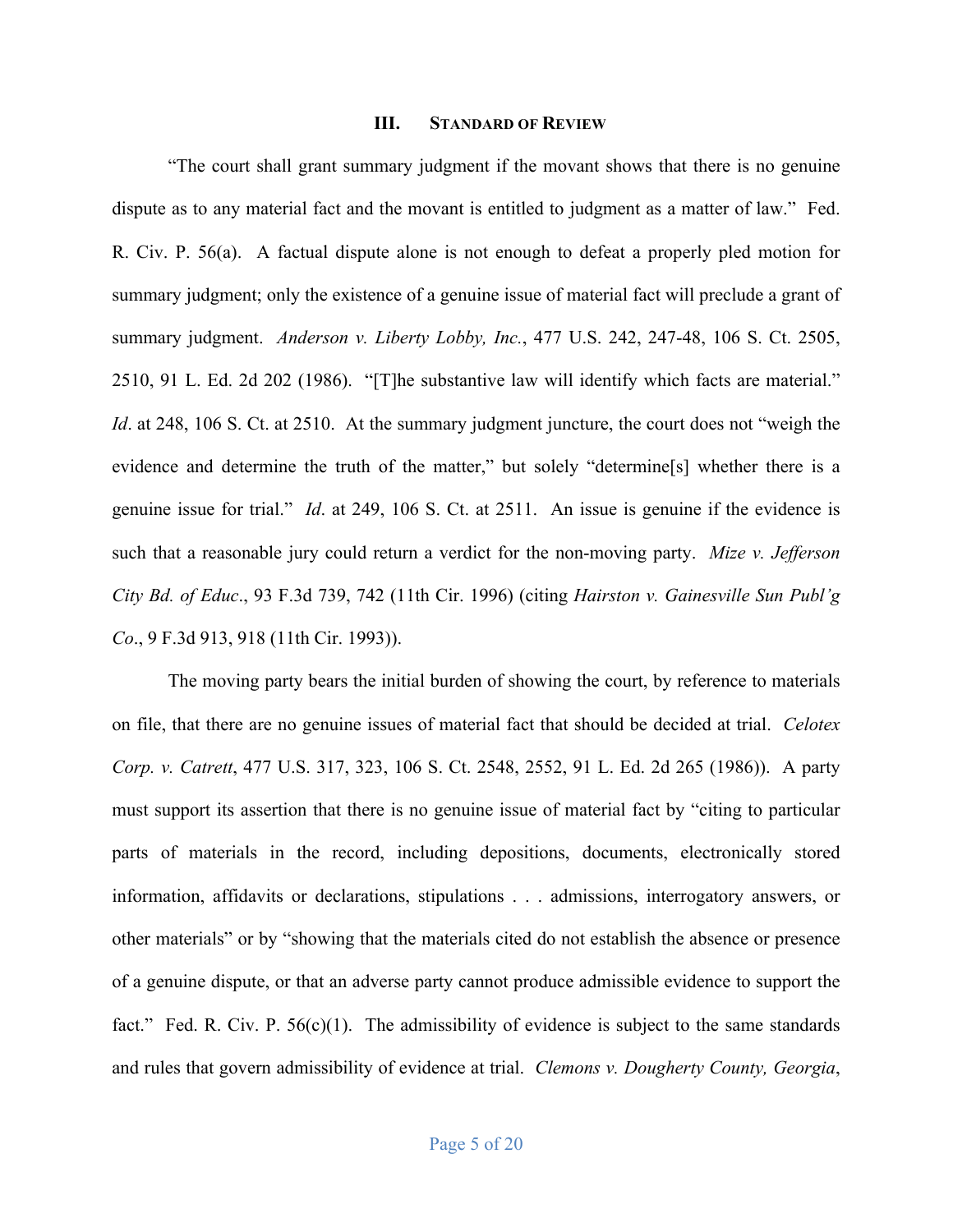684 F.2d 1365, 1369 n.5 (11th Cir. 1982) (citing *Pan-Islamic Trade Corp. v. Exxon Corp.*, 632 F.2d 539, 556 (5th Cir. 1980)).

"When a moving party has discharged its burden, the non-moving party must then 'go beyond the pleadings,' and by its own affidavits, or by depositions, answers to interrogatories, and admissions on file,' designate specific facts showing that there is a genuine issue for trial." *Jeffery v. Sarasota White Sox, Inc.*, 64 F.3d 590, 593-94 (11th Cir. 1995) (citing *Celotex*, 477 U.S. at 324). The court must view facts and draw all reasonable inference in favor of the nonmoving party. *Moore v. Reese*, 637 F.3d 1220, 1231 (11th Cir. 2011) (citing *Rosario v. Am. Corrective Counseling Servs., Inc.*, 506 F.3d 1039, 1043 (11th Cir. 2007)). However, to avoid summary judgment, the nonmoving party "must do more than simply that there is some metaphysical doubt as to the material facts." *Matsushita Elec. Indus. Co., Ltd v. Zenith Radio Corp.*, 475 U.S. 574, 586, 106 S. Ct. 1348, 1356, 89 L.Ed.2d 538 (1986) (citations omitted). Conclusory assertions, unsupported by specific facts, presented in affidavits opposing the motion for summary judgment are likely insufficient to defeat a proper motion for summary judgment. *Lejaun v. Nat'l Wildlife Federation*, 497 U.S. 871, 888, 110 S. Ct. 3177, 111 L.Ed.2d 695 (1990).

Finally, Fed. R. Civ. P. 56(e) also provides that "[i]f a party fails to properly support an assertion of fact or fails to properly address another party's assertion of fact as required by Rule 56(c), the court may: (1) give an opportunity to properly support or address the fact; (2) consider the fact undisputed for purposes of the motion; (3) grant summary judgment if the motion and supporting materials—including the facts considered undisputed—show that the movant is entitled to it; or  $(4)$  issue any other appropriate order."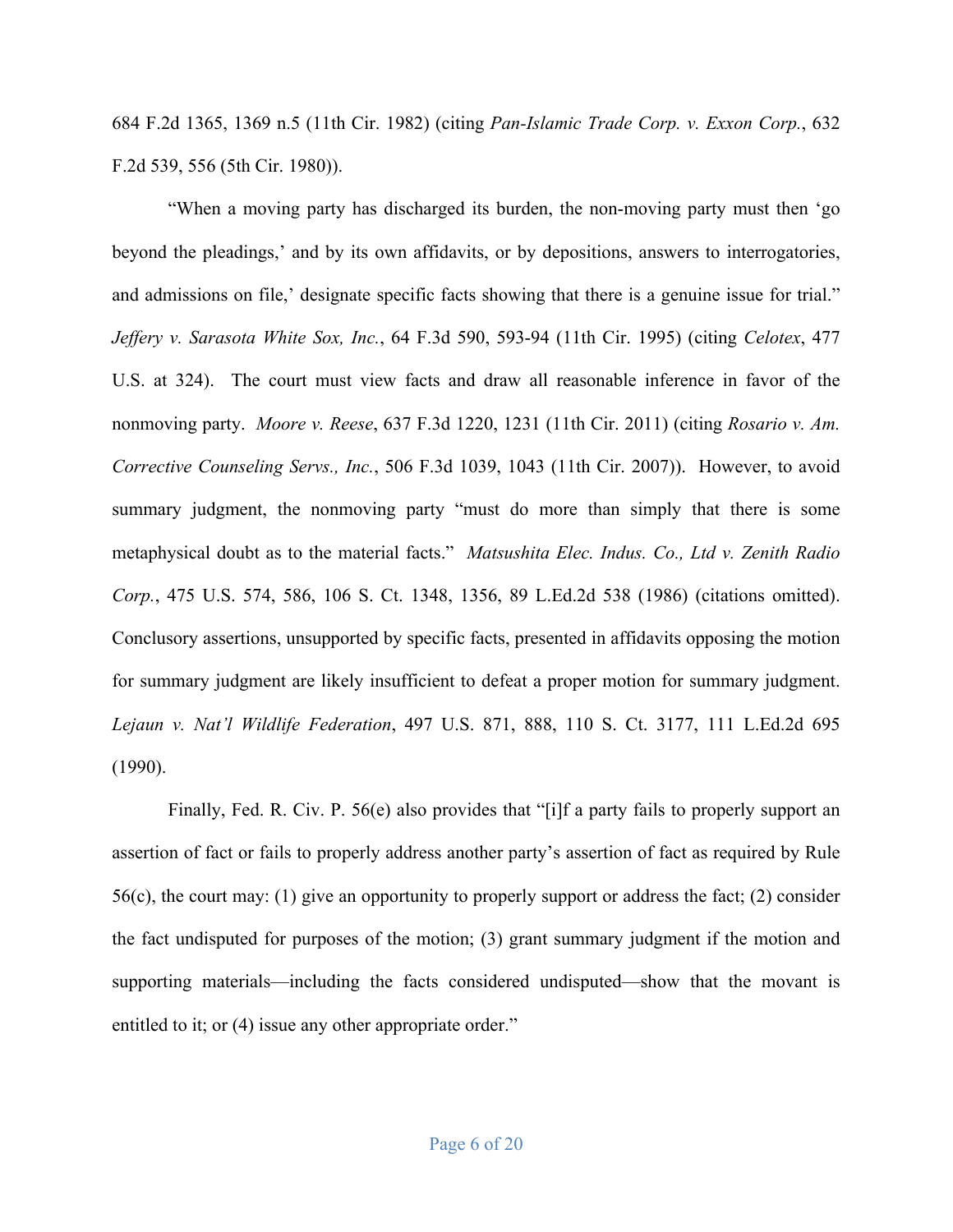#### **IV. DISCUSSION AND ANALYSIS**

Plaintiff seeks to hold Defendant liable for violation of the minimum wage and overtime provisions of the FLSA, 29 U.S.C. §§ 206(a), 207(a) ("FLSA"). The federal minimum wage at the time at issue was \$7.25 per hour. 29 U.S.C. § 206(a). Also, an employer must pay one and one-half times the employee's regular rate for all hours worked in excess of forty hours per work week. 29 U.S.C. § 207(a). Plaintiff bears the burden of proving by a preponderance of the evidence: 1) the existence of an employment relationship; 2) that she was an employee engaged in commerce or employed by an "enterprise" engaged in commerce; 3) that Defendants failed to pay her the minimum wage and overtime required by the FLSA; 4) the Plaintiff was not exempt from FLSA; 5) the Defendant knew or showed reckless disregard for whether FLSA prohibited its conduct; and 6) Plaintiff is owed damages. *See* 29 U.S.C. §§ 206(a), 207(a); *see also* Eleventh Circuit Pattern Jury Instruction (Civil) (2013), Instruction 4.14 at p. 240-248 (identifying jury verdict form questions).

### **A. Count I – Minimum Wage**

#### **i. Volunteer**

The central issue before the Court is whether Plaintiff was an employee of Defendant. Defendant argues that Plaintiff volunteered her services to the office from September 2011 though mid-February 2012. The requirements of the FLSA apply only to employees. The statute defines an "employee" as "any individual employed by an employer." 29 U.S.C. §  $203(e)(1)$ . In turn, the FLSA defines "to employ" as "to suffer or permit to work," 29 U.S.C. §  $203(g)$ , and an "employer" as "any person acting  $\ldots$  in the interest of an employer in relation to an employee." 29 U.S.C. § 203(d). The FLSA does not specifically define "work." Whether a person constitutes an employee is a question of law, but it is heavily dependent upon factual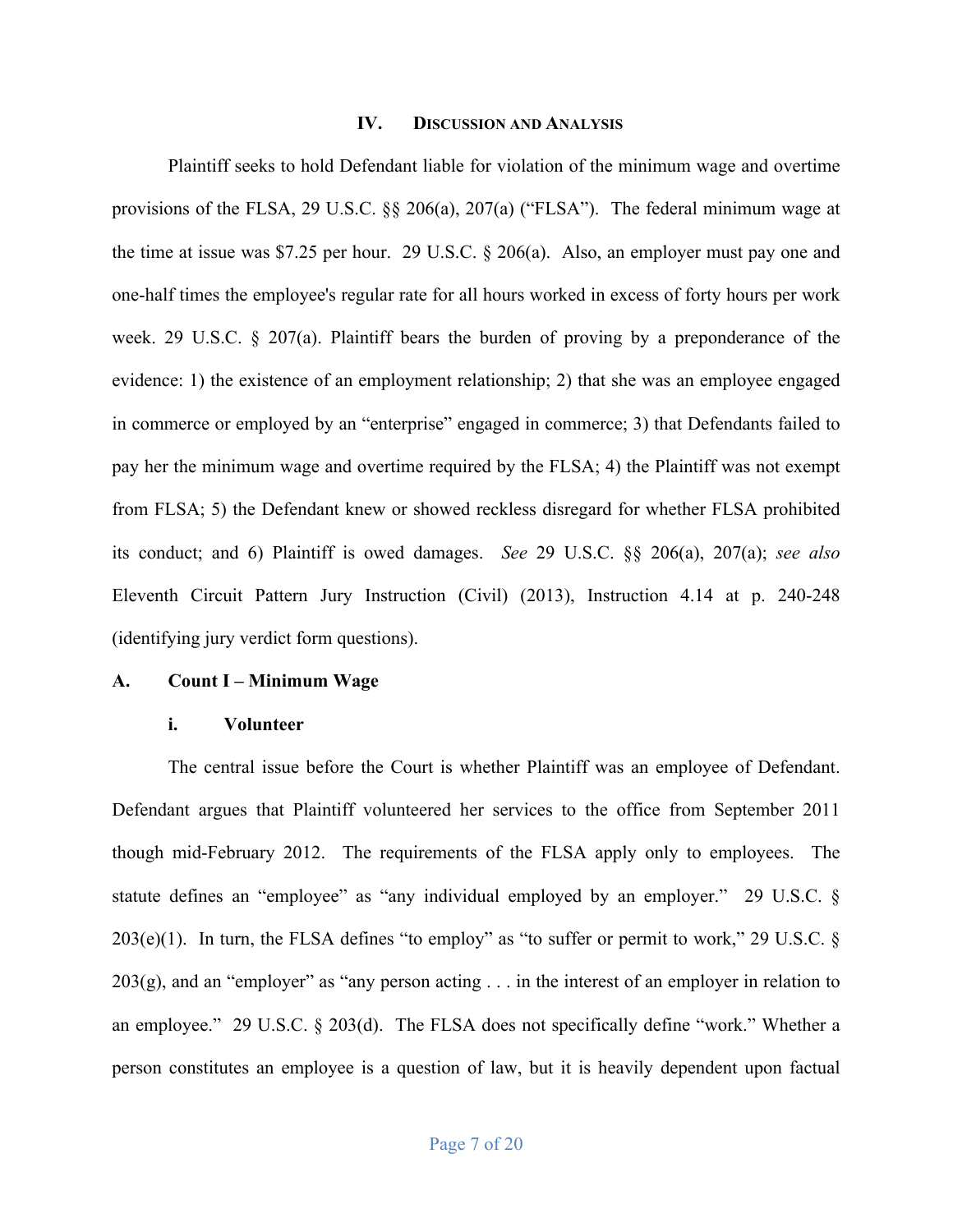determinations.

Though Congress amended the FLSA in 1985 and incorporated a definition of "volunteer" in certain contexts, that definition does not aid in the facts of this case. Specifically, 29 U.S.C. § 203(e) provides as follows:

(4) (A) The term "employee" does not include any individual who *volunteers* to perform services for a public agency which is a State, a political subdivision of a State, or an interstate governmental agency, if—

(i) the individual receives no compensation or is paid expenses, reasonable benefits, or a nominal fee to perform the services for which the individual *volunteered*; and

(ii) such services are not the same type of services which the individual is employed to perform for such public agency.

(B) An employee of a public agency which is a State, political subdivision of a State, or an interstate governmental agency may *volunteer* to perform services for any other State, political subdivision, or interstate governmental agency, including a State, political subdivision or agency with which the employing State, political subdivision, or agency has a mutual aid agreement.

(5) The term "employee" does not include individuals who *volunteer* their services solely for humanitarian purposes to private non-profit food banks and who receive from the food banks groceries.

29 U.S.C. § 203(e)(4)-(5) (emphasis added). However, these definitions only discuss volunteers

for public agencies and nonprofit food banks. Further, the definition of volunteer codified in 29

C.F.R. § 553.101 also applies only to the application of the FLSA to state and local governments.

Thus, these definitions have no bearing on a "volunteer" for a private company. However, "an individual who, 'without promise or expectation of compensation, but solely for his personal purpose or pleasure, worked in activities carried on by other persons either for their pleasure or profit,' is outside the sweep of the Act." *See Tony and Susan Alamo Foundation v. Sec'y of Labor*, 471 U.S. 290, 295, 105 S. Ct. 1953, 1958, 85 L. Ed. 2d 278 (1985) (quoting *Walling v. Portland Terminal Co.*, 330 U.S. 148, 152, 67 S. Ct. 639, 91 L. Ed. 809, (1947)). As aptly noted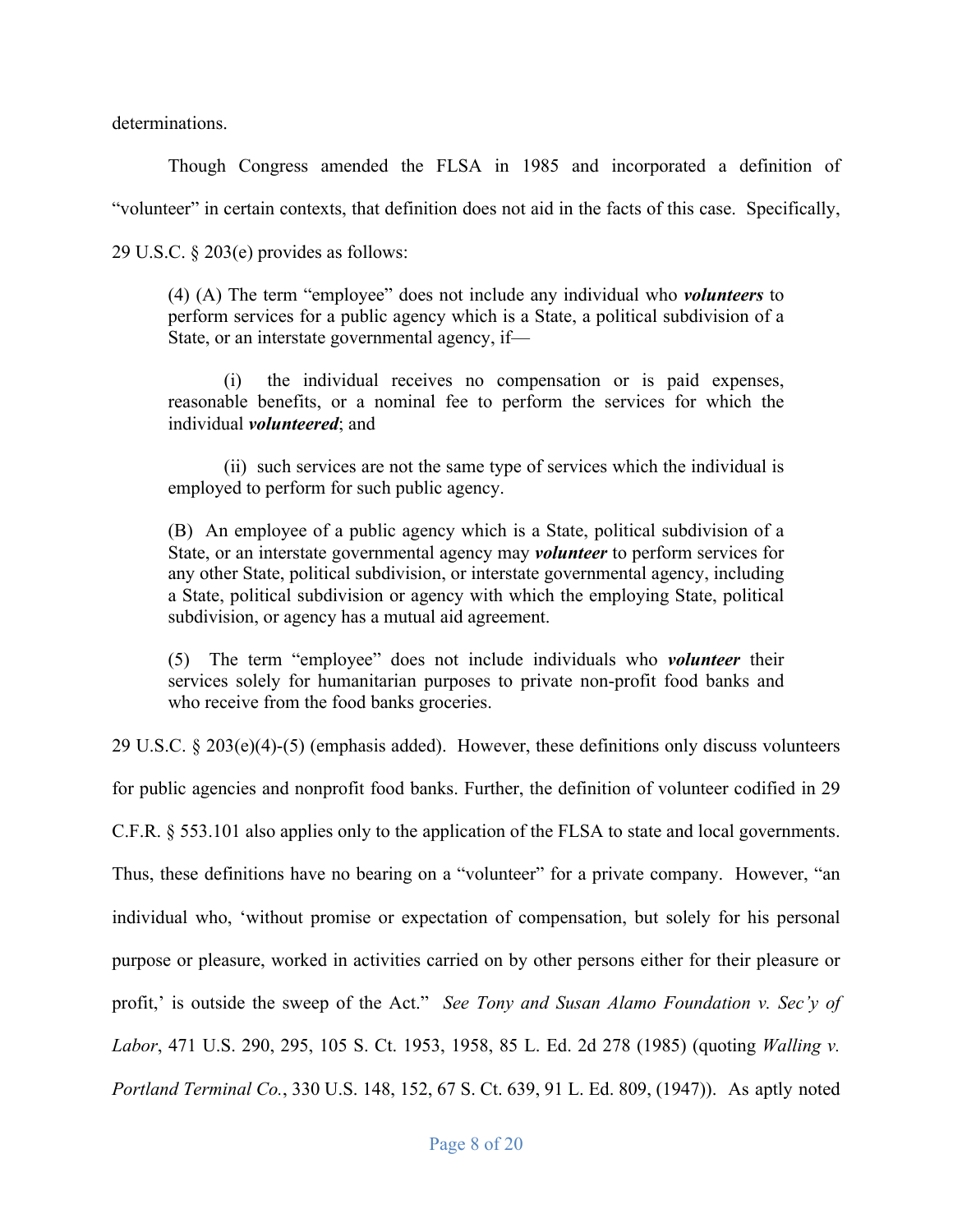by the Eleventh Circuit, "[t]he tricky part arises in determining who falls within the FLSA's definition. As other courts have observed, the FLSA's definitions as they relate to who qualifies as an employee are not precise." *Schumann v. Collier Anesthesia, P.A.*, 803 F.3d 1199, 1207 (11th Cir. 2015).

The United States Supreme Court previously held that in determining whether an employment relationship exists pursuant to the FLSA, courts must look at the "economic reality" of the relationship between the alleged employer and employee. *Goldberg v. Whitaker House Co-op., Inc.*, 366 U.S. 28, 33, 81 S. Ct. 933, 936, 6 L.Ed.2d 100 (1961); *see also Kaplan v. Blue Billing & Coding, Inc.*, 504 Fed. Appx. 831, 834 (11th Cir. Jan. 22, 2013) (citation omitted) ("In determining whether an employer-employee relationship exists under the FLSA, we must consider the 'economic realities' of the relationship, including whether a person's work confers an economic benefit on the entity for whom they are working*.*").When a person works for his own advantage or personal purpose – particularly when his work provides no "immediate advantage" for his alleged "employer" – he is not an "employee" under the FLSA. *Kaplan*, 504 Fed. Appx. at 834 (citing and quoting *Walling v. Portland Terminal Co.*, 330 U.S. 148, 67 S. Ct. 639, 641-42, 91 L. Ed. 809 (1947)) (explaining that the FLSA's broad definition of "employee" "cannot be interpreted so as to make a person whose work serves only his own interest an employee of another person who gives him aid and instruction.").

What the parties themselves label the relationship is not determinative. *See generally Alamo*, 471 U.S. at 302, 105 S. Ct. at 1962; *Goldberg*, 366 U.S. at 33, 81 S. Ct. at 936. "It is dependence that indicates employee status." *Scantland v. Jeffry Knight, Inc.*, 721 F.3d 1308, 1312 (11th Cir. 2013) (internal citation omitted). Courts have considered several factors in determining economic dependence, such as "(1) the nature and degree of the alleged employer's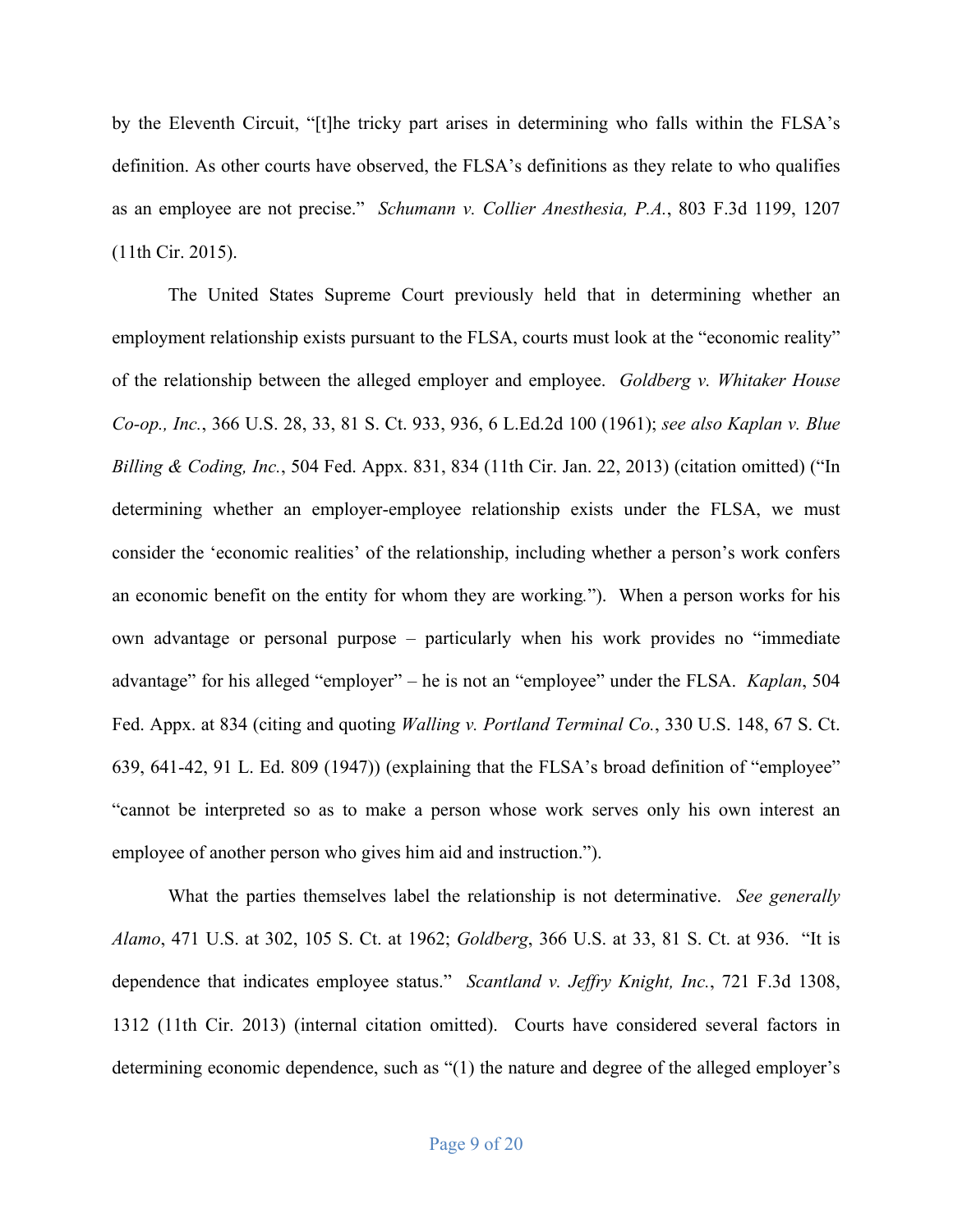control as to the manner in which the work is to be performed; (2) the alleged employee's opportunity for profit or loss depending upon his managerial skill; (3) the alleged employee's investment in equipment or materials required for his task, or his employment of workers; (4) whether the service rendered requires a special skill; (5) the degree of permanency and duration of the working relationship; (6) the extent to which the service rendered is an integral part of the alleged employer's business. *Id.* (quoting *Usery v. Pilgrim Equip. Co.*, 527 F.2d 1308, 1311-12 (5th Cir. 1976)). "No one factor is determinative, and each factor should be given weight according to how much light it sheds on the nature of the economic dependence of the putative employee on the employer." *Perdomo v. Ask 4 Realty & Mgmt., Inc.*, 298 Fed. Appx. 820, 821 (11th Cir. 2008) (citing *Antenor v. D & S Farms*, 88 F.3d 925, 928-33 (11th Cir. 1996)). Put another way, "[w]hile these factors serve as guides, the overarching focus of the inquiry is economic dependence: No one of these considerations can become the final determinant, nor can the collective answers to all of the inquiries produce a resolution which submerges consideration of the dominant factor – economic dependence. The . . . tests are aids – tools to be used to gauge the degree of dependence of alleged employees on the business with which they are connected. It is dependence that indicates employee status. Each test must be applied with that ultimate notion in mind. More importantly, the final and determinative question must be whether the total of the testing establishes the personnel are so dependent upon the business with which they are connected that they come within the protection of FLSA or are sufficiently independent to lie outside its ambit." *Scantland*, 721 F.3d at 1312 (quoting *Usery*, 527 F.2d at 1311-12).

It bears repeating that these cases all indicate the six factors are not exclusive and no single factor is dominant. Moreover, some sister courts have even determined the six-factor test is inapplicable to volunteers at *for-profit* companies, but rather is a test designed for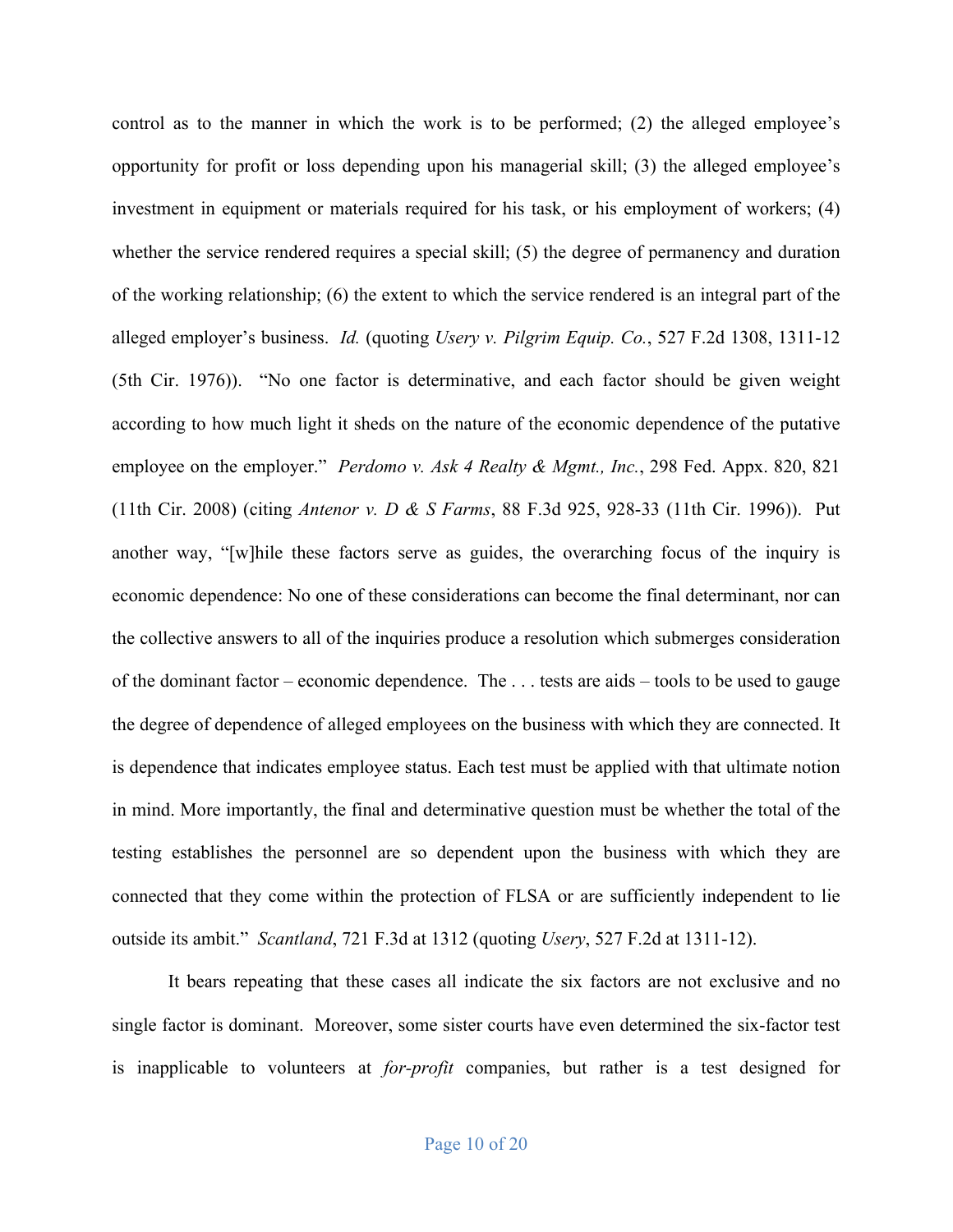distinguishing employees from independent contractors. *See Rodriguez v. Township of Holiday Lakes*, 866 F.Supp. 1012, 1020 (S.D. Tex. 1994) ("This test, however, is designed to distinguish an employee from an independent contractor, a distinction that presupposes a real economic exchange between the parties which can be gauged. In the volunteer area, however, there is no economic relation to measure. As [Plaintiff's] situation shows, no money exchanges hands, and thus the very purpose of the economic reality test  $-$  to measure and balance the competing economic realities involved in an employee/independent contractor distinction--completely fails."); *Okoro v. Pyramid*, Civ. Act. No. 11-C-267, 2012 U.S. Dist. LEXIS 56277, \*22-23, 2012 WL 1410025, \*9 (E.D. Wis. Apr. 23, 2012) (citation and internal quotations omitted) ("The court is to review the objective facts surrounding the services performed to determine whether the totality of the circumstances' establish volunteer status . . . or whether, instead, the facts and circumstances, objectively viewed, are rationally indicative of employee status."). In fact, through the court's research, the majority of the cases applying the six-factor test relate to independent contractors or interns/externs. Additionally, the Supreme Court stated "we have held that FLSA rights cannot be abridged by contract or otherwise waived because this would nullify the purposes of the statute and thwart the legislative policies it was designed to effectuate." *Barrentine v. Arkansas-Best Freight Sys, Inc.*, 450 U.S. 728, 740, 101 S. Ct. 1437, 1445, 67 L. Ed. 2d 641 (1981) (internal citation and quotation marks omitted); *see also Alamo*, 471 U.S. at 302, 105 S. Ct. at 1962 (citing *Barrentine*).

Overall, the Court must "resolve all issues of material fact in favor of the [non-movant], and then determine the legal question of whether the [movant] is entitled to judgment as a matter of law under that version of the facts." *McDowell v. Brown*, 392 F.3d 1283, 1288 (11th Cir. 2004) (citing *Durruthy v. Pastor*, 351 F.3d 1080, 1084 (11th Cir. 2003)). "[The Court] must, as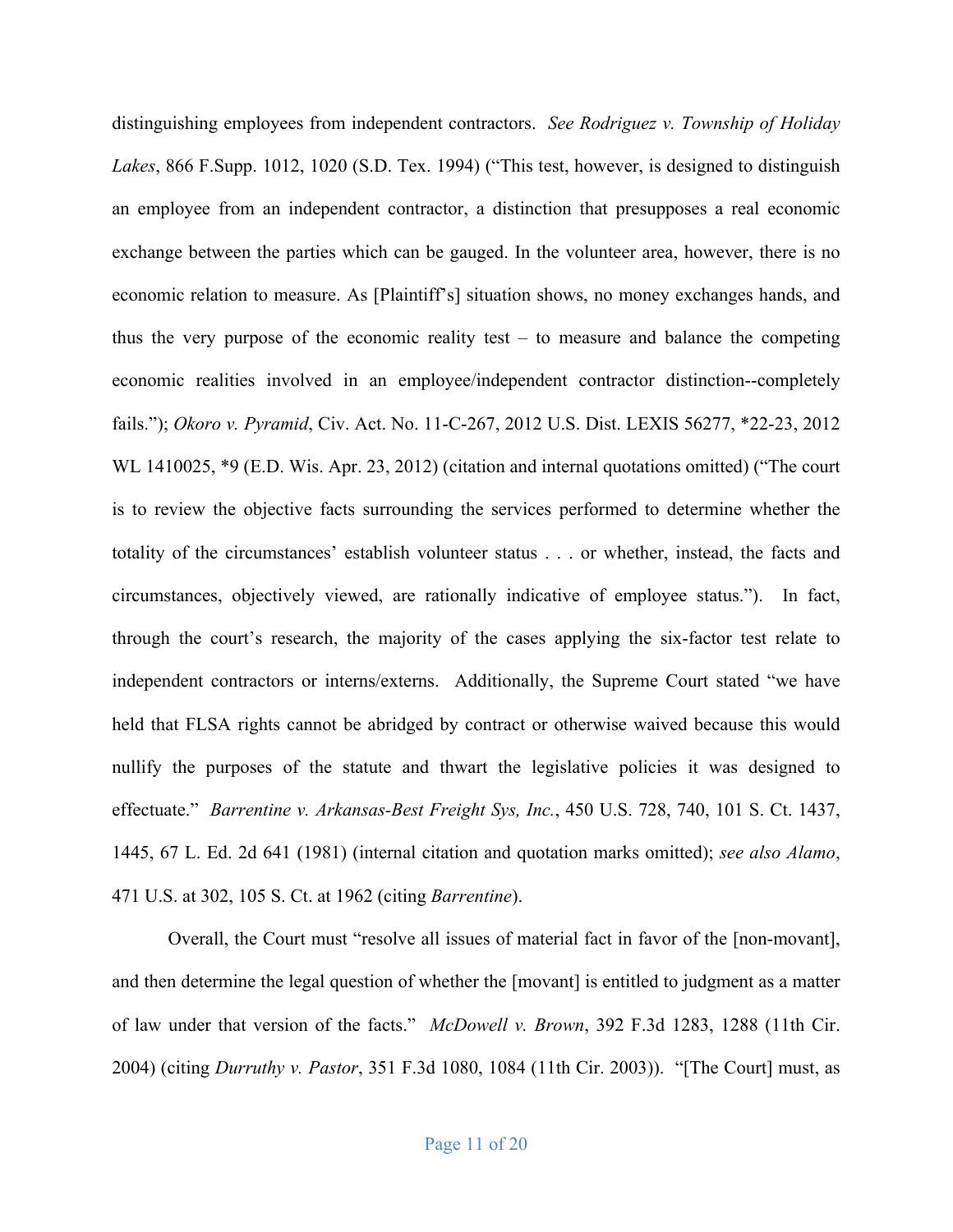always, liberally construe the FLSA's terms to ensure that coverage extends 'to the furthest reaches consistent with congressional direction,' while narrowly construing coverage exemptions." *Josendis v. Wall to Wall Residence Repairs, Inc.*, 662 F.3d 1292, n. 36 (11th Cir. 2011) (quoting *Alamo*, 471 U.S. at 296, 105 S. Ct. at 1959); *see also Rodriguez v. Township of Holiday Lakes*, 866 F. Supp. 1012, 1019 (S.D. Tex. 1994) (citing *Nichols v. Hurley*, 921 F.2d 1101, 1103 (10th Cir. 1990)) ("exemptions from the FLSA are to be narrowly construed in favor of the employees.").

## **(a) Degree of Control**

"Control is only significant when it shows an individual exerts such a control over a meaningful part of the business that she stands as a separate economic entity." *Scantland*, 721 F.3d at 1313 (quoting *Usery*, 527 F.2d at 1312-13). While Defendant argues it had no control over Plaintiff because she "volunteered" for the Practice and could simply walk out, Defendant misapplies the "control" element of the test by such a narrow construction. Even in an "at will" employment situation, an employee may simply walk out if they choose to do so. The consequences may be termination of employee, but the employee still retains some ability to choose whether or not to remain an employee. Rather, control is far broader in its application.

Taken in the light most favorable to Plaintiff, the evidence indicates that the Veale Practice had some measure of control over Plaintiff. Defendant set a schedule for her to come in (to include when another employee had classes), what duties to perform while at the office, and provided supervision over Plaintiff. In short, the day-to-day activities of Plaintiff while at the Veale Practice indicated the then-Office Manager controlled the work habits, days and hours worked, and work methods. Though Defendant is correct in that Plaintiff *chose* to come in rather than simply skipping or leaving, on the whole, the scale tips towards the Plaintiff on this element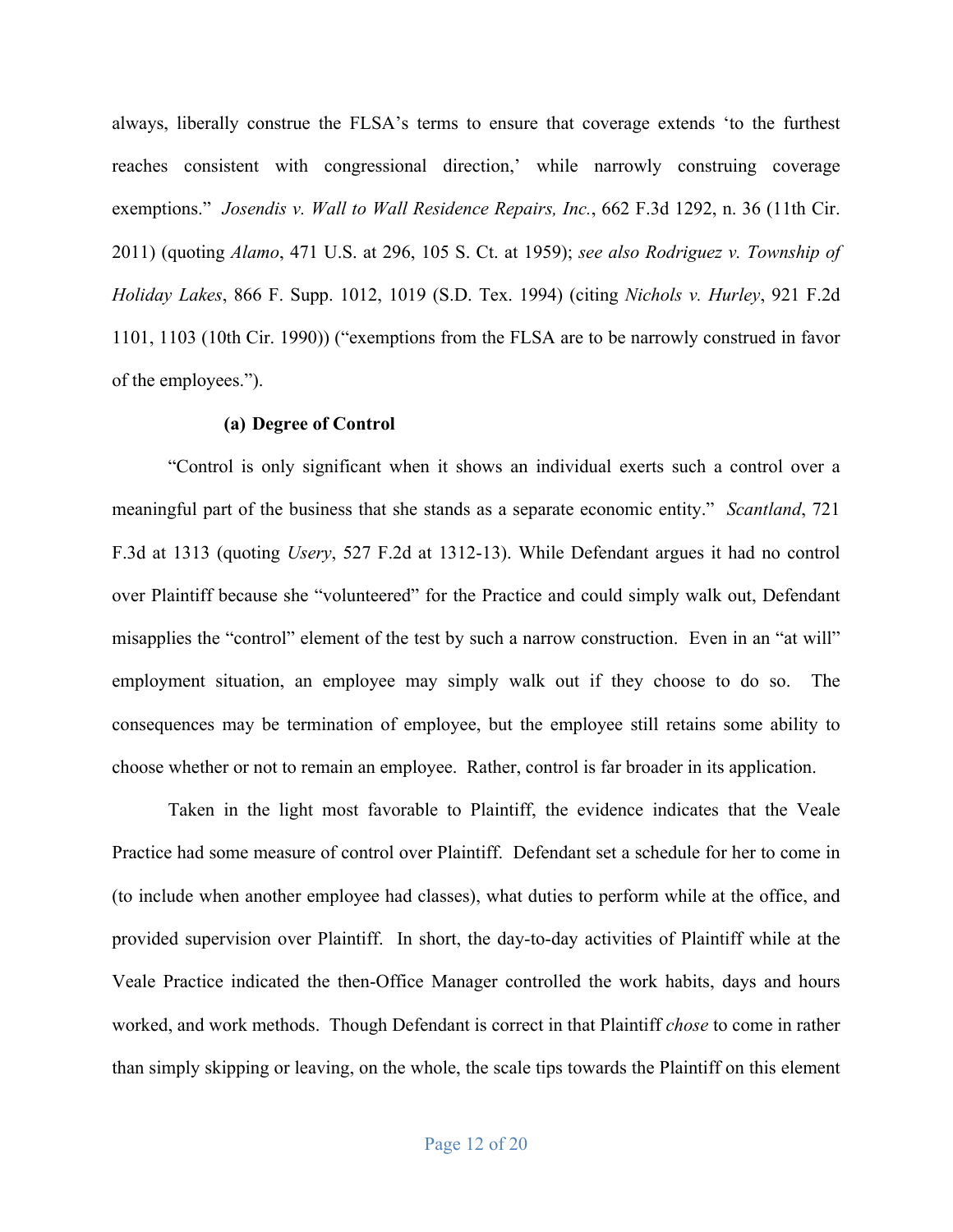of the test.

## **(b) Opportunity for profit or loss**

The second factor considers the Plaintiff's opportunity for profit or loss depending upon her managerial skill. Considering the facts most favorable to the Plaintiff, this element still favors Defendant. Specifically, at the time, Plaintiff performed activities that played no role in her ability to make or lose money. She had no managerial responsibilities and therefore her skill as a manager would have been irrelevant.<sup>1</sup>

## **(c) Investment in Equipment or Additional Personnel Required**

The third factor considers the Plaintiff's investment in equipment or materials required for the tasks or her employment of workers. For the time frame at issue, Plaintiff served primarily in administrative roles – such as running the front desk, acting as a receptionist, straightening up the lobby. Plaintiff presents no evidence that she was required to purchase any equipment or materials. Even considering the more specialized work – such as billing, Plaintiff does not establish that she was required to personally invest in equipment. Further, she had no ability (at this time) to hire or fire personnel. As such, this factor favors the Defendant.

## **(d) Whether Special Skills are Required**

The fourth factor is whether the services rendered require any special skills. By a small margin, this factor favors Plaintiff. The majority of Plaintiff's work during the September 2011 though mid-February 2012 time frame consisted of work at the front desk. Plaintiff was trained on the basic uses of CERNER – a software program utilized by medical offices for a variety of functions – including, but not limited to, billing, diagnosis, notes, insurance, appointment scheduling, and checking-in patients. *See* Doc. 69, Atch 2, Morrison Deposition, Vol. I, p. 49:14

 <sup>1</sup> Though Plaintiff later became the Office Manager, for the purposes of the minimum wage claim, she was not yet a manager.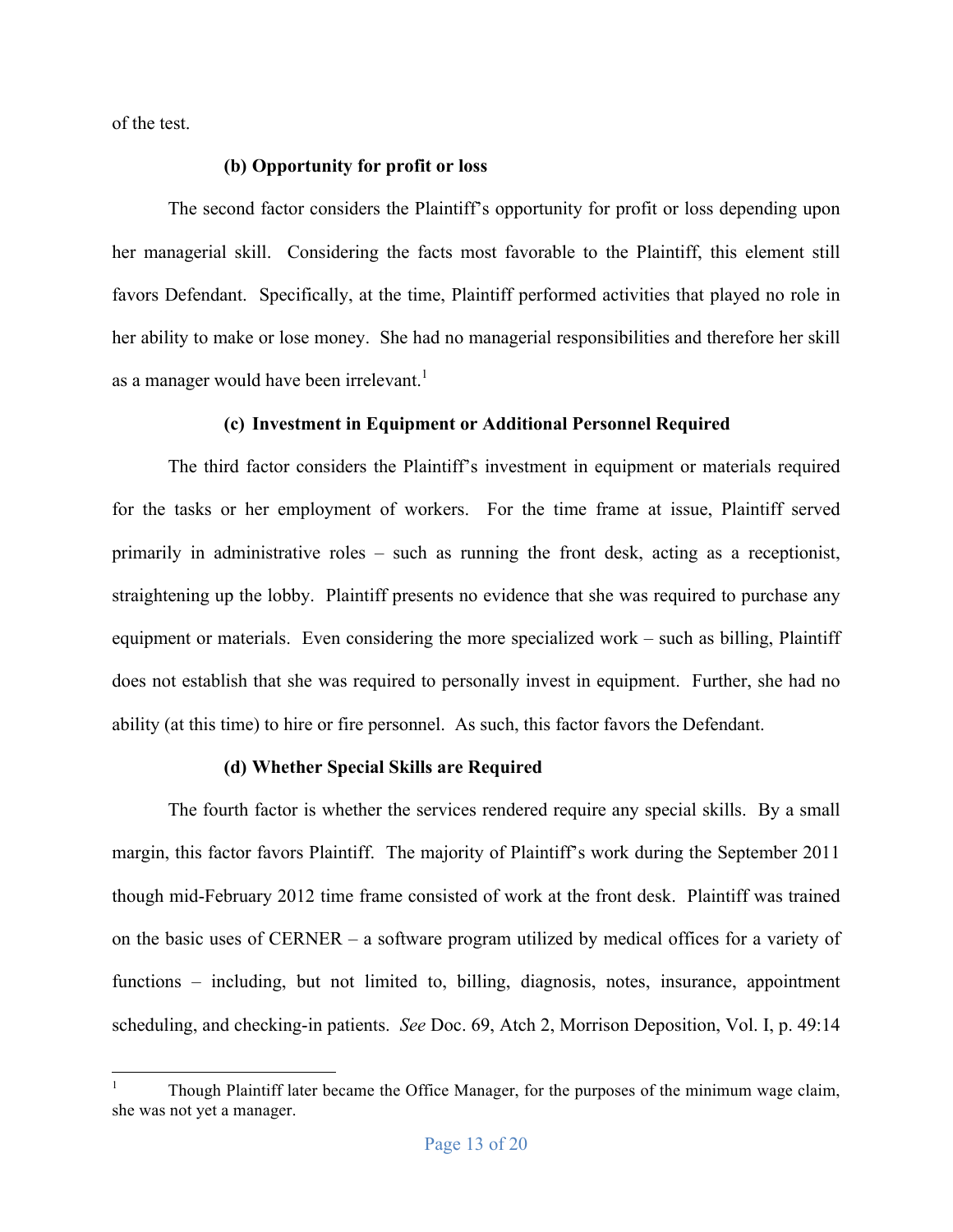– 50:25. Initially, Plaintiff was instructed on how to check in patients. This would not be a special skill, but rather a basic function of running the front desk. However, insurance billing and coding is a more specialized skill. Plaintiff's deposition testimony indicates that she did the "uCern training modules" and learned insurance billing after a conversation with her and Nancy "because they had issues with billing." *Id.* at p. 50:11 – 51:15. As the insurance billing training occurred prior to Plaintiff becoming a paid employee, this specialized skill tips in Plaintiff's favor.

## **(e) Degree of Permanency and Duration of the Working Relationship**

The fifth factor considers the degree of permanency and duration of the working relationship. This factor points strongly toward employee status in Plaintiff's favor. While the relevant period discussed for the minimum wage is only September 2011 through mid-February 2012, Plaintiff's entire work history with the Veale Practice is relevant for this determination. The entire work history (considering the disputed "volunteer time" and her paid time) consisted from September 2011 through August 19, 2014 – almost three years in total. These facts suggest substantial permanence of the relationship. This factor favors Plaintiff.

#### **(f) Service is Integral to the Alleged Employer's Business**

The sixth factor considers the extent to which the service rendered is an integral part of the Veale Practice's business. This factor weighs clearly and strongly toward employee status. Plaintiff acted as a receptionist and managed the front desk. Viewing the facts most favorably towards the Plaintiff they establish she answered the phones, checked-in patients, collected copays, used insurance billing software, cleaned up the lobby and waiting area, and determined whether patients' insurance claims had been submitted and paid. *See* Doc. 69, Morrison Deposition, Vol. I, p. 49:1 -51:15, 54:23-55:25. Further, the evidence clearly shows the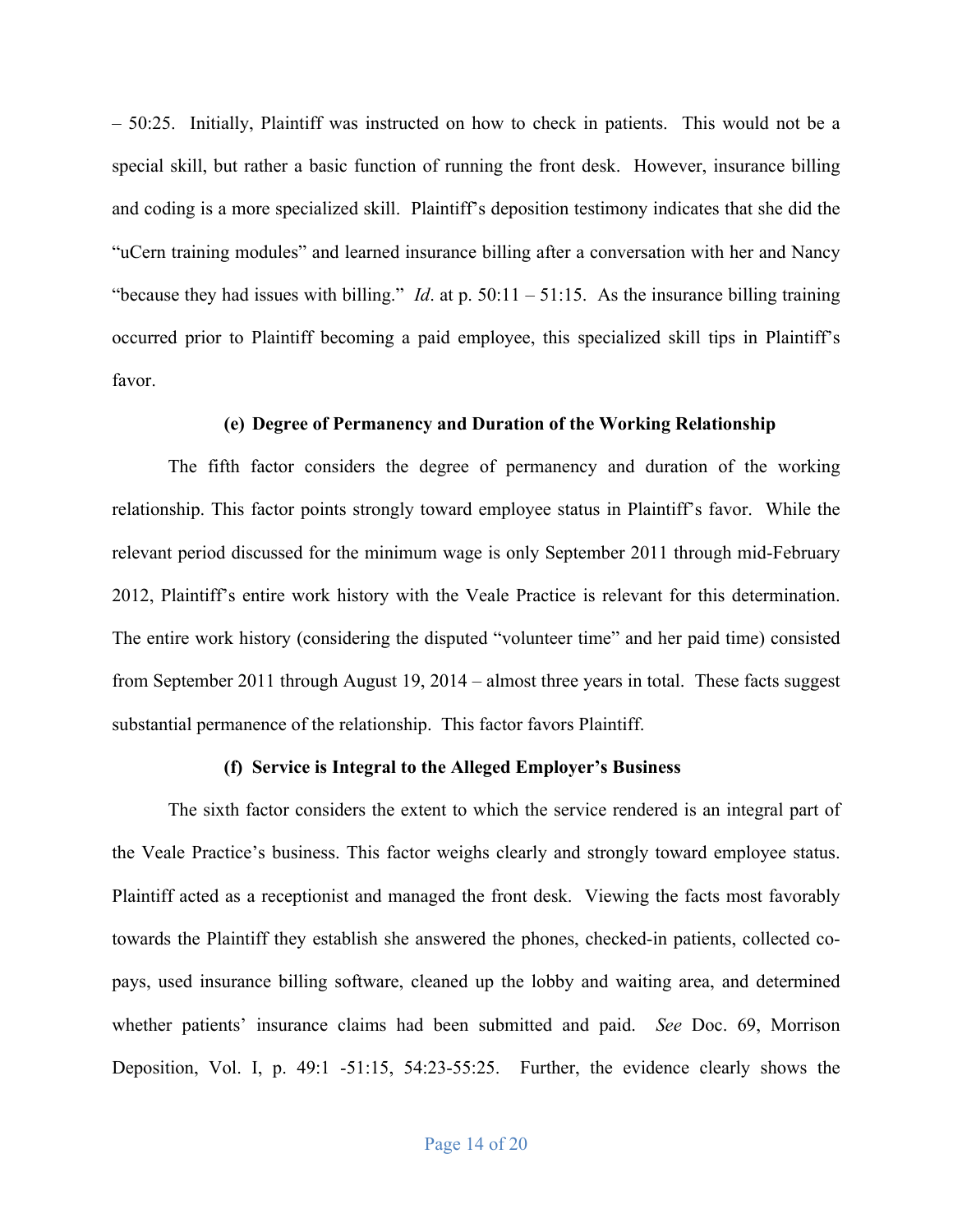receptionist position was paid before Plaintiff started "volunteering" and was paid afterwards.

## **(g) Summary of Court**

Balancing the six factors, four favor Plaintiff and two favor Defendant. The Court acknowledges, like the district courts in Texas and Wisconsin, that the six factor "economic reality" test is ill-suited to ultimately determine employee status. Further, quantity of factors is not the only consideration. The Court would be remiss if it did not point out that Plaintiff knew she would not get paid when she first started "volunteering" and Nancy Veale was actually the one to suggest Plaintiff should get paid. *See* Doc. 48:4 - 49:2. This Court's "seventh factor" weighs heavily in favor of the Defendant. However, case law on "volunteers" in the *for-profit* arena of the FLSA is sparse outside of the realm of internships which is clearly inapplicable here. Thus, the Court returns to the plain language of the statute – "to suffer or *permit to work*." 29 U.S.C. § 203(g) (emphasis added). The Veale Practice allowed Plaintiff to perform duties and roles that were paid both before and after Plaintiff's "volunteering."

Ultimately, the Court determines summary judgment cannot be granted based upon the current motion because the factors rely so heavily on factual determinations that cannot be resolved at this stage of the proceeding. *See, e.g. Wells v. Gourmet Servs.*, Civ. Act. No. 2:13 cv-516-WKW, 2016 U.S. Dist. LEXIS 67035, \*17, 2016 WL 2983501, \*5 (M.D. Ala. May 23, 2016) (C.J. Watkins); *Quarles v. Halmer*, Civ. Act. No. 1:10-cv-1787-RLV, 2012 U.S. Dist. LEXIS 191831, \*6, 2012 WL 12836656, \*3 (N.D. Ga. Nov. 28, 2012) (J. Vining) ("[B]ecause the court concludes that there remain[] genuine disputes of fact over the degree of the plaintiff's economic dependence as well as key aspects of the economic reality test, the court cannot grant summary judgment as a matter of law."). Because the burden of proving and exemption to the FLSA rests with the employer and the Court *must* construe facts in the light most favorable to the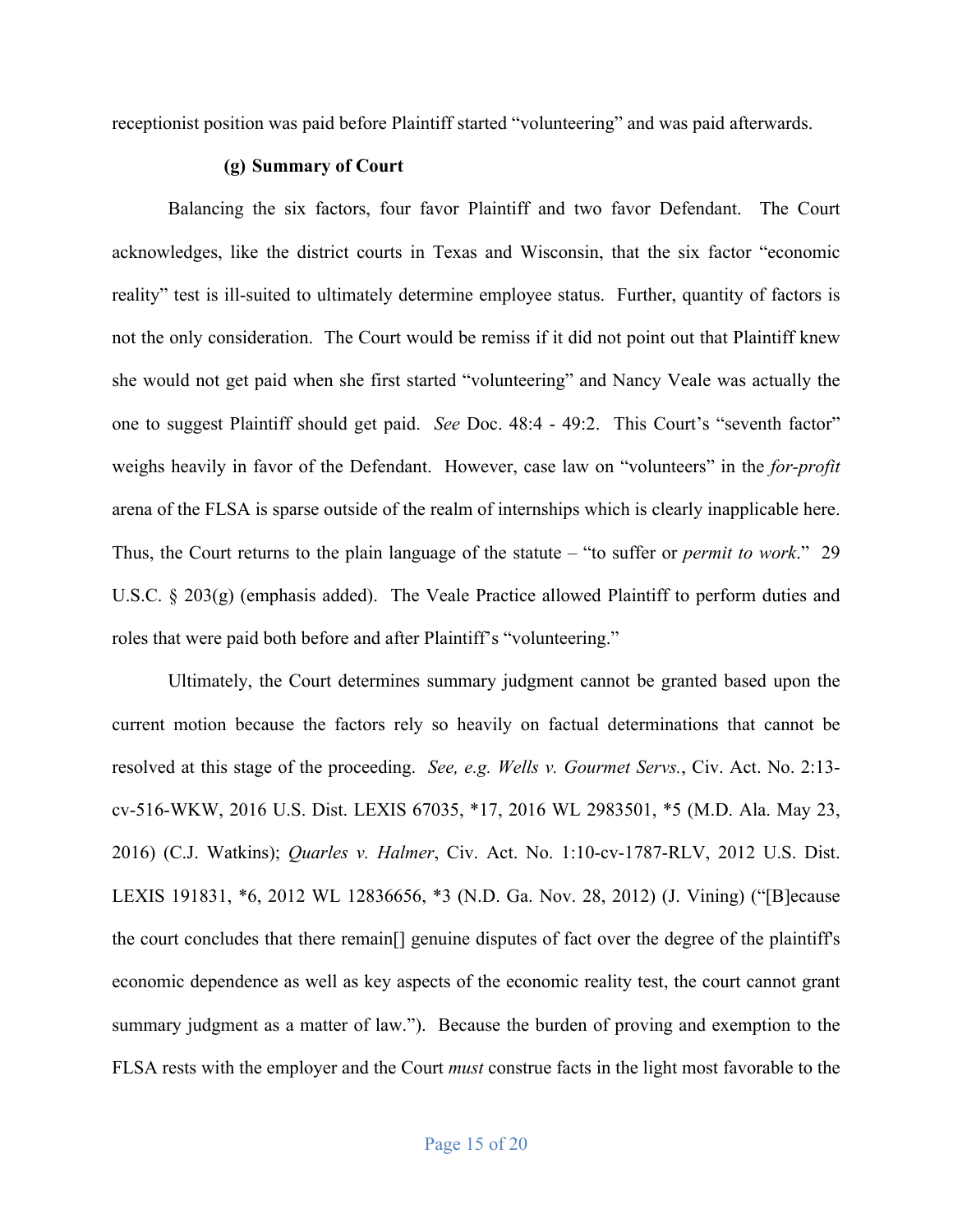Plaintiff, the Veale Practice fails in its burden here. The Court declines to engage in speculation as to whether Plaintiff will ultimately prevail at trial.

## **ii. Statute of Limitations**

Defendant also argues that the claims for any actions before October 2, 2014 are barred by the statute of limitations. This includes the entirety of the minimum wage claim – September 2011 until mid-February 2012.

The statute of limitations for claims under the FLSA generally is two years, but if the claim is one "arising out of a willful violation," the statute of limitations extends to three years. 29 U.S.C. § 255(a). To establish that the violation of the Act was willful in order to extend the limitations period, the employee must prove by a preponderance of the evidence that his employer either knew that its conduct was prohibited by the statute or showed reckless disregard about it. *Alvarez Perez v. Sanford-Orlando Kennel Club, Inc.*, 515 F.3d 1150, 1162-63 (11th Cir. 2008) (citing *McLaughlin v. Richland Shoe Co.*, 486 U.S. 128, 133, 108 S. Ct. 1677, 1681, 100 L.Ed.2d 115 (1988)). "A willful violation may be found when the employer disregarded the very possibility that it was violating the statute." *Allen v. Bd. of Public Educ.*, 495 F.3d 1306, 1323 (11th Cir. 2007) (quoting *Alvarez v. IBP, Inc.*, 339 F.3d 894, 908-09 (9th Cir. 2003)) (internal quotations omitted). But, the acts are not considered willful where negligent or "an employer acts unreasonably but not recklessly in determining its legal obligation under the FLSA." *Id*. at 1324. The determinations of willfulness and good faith are mixed questions of fact and law. *Id*.; *see also Ojeda-Sanchez v. Bland Farms, LLC*, 499 Fed. Appx. 897, 903 (11th Cir. November 12, 2012) (citing *Allen* and stating same).

Because the Court cannot determine whether Defendant's willfulness without first determining whether the Veale Practice actually violated the FLSA, the Court does not address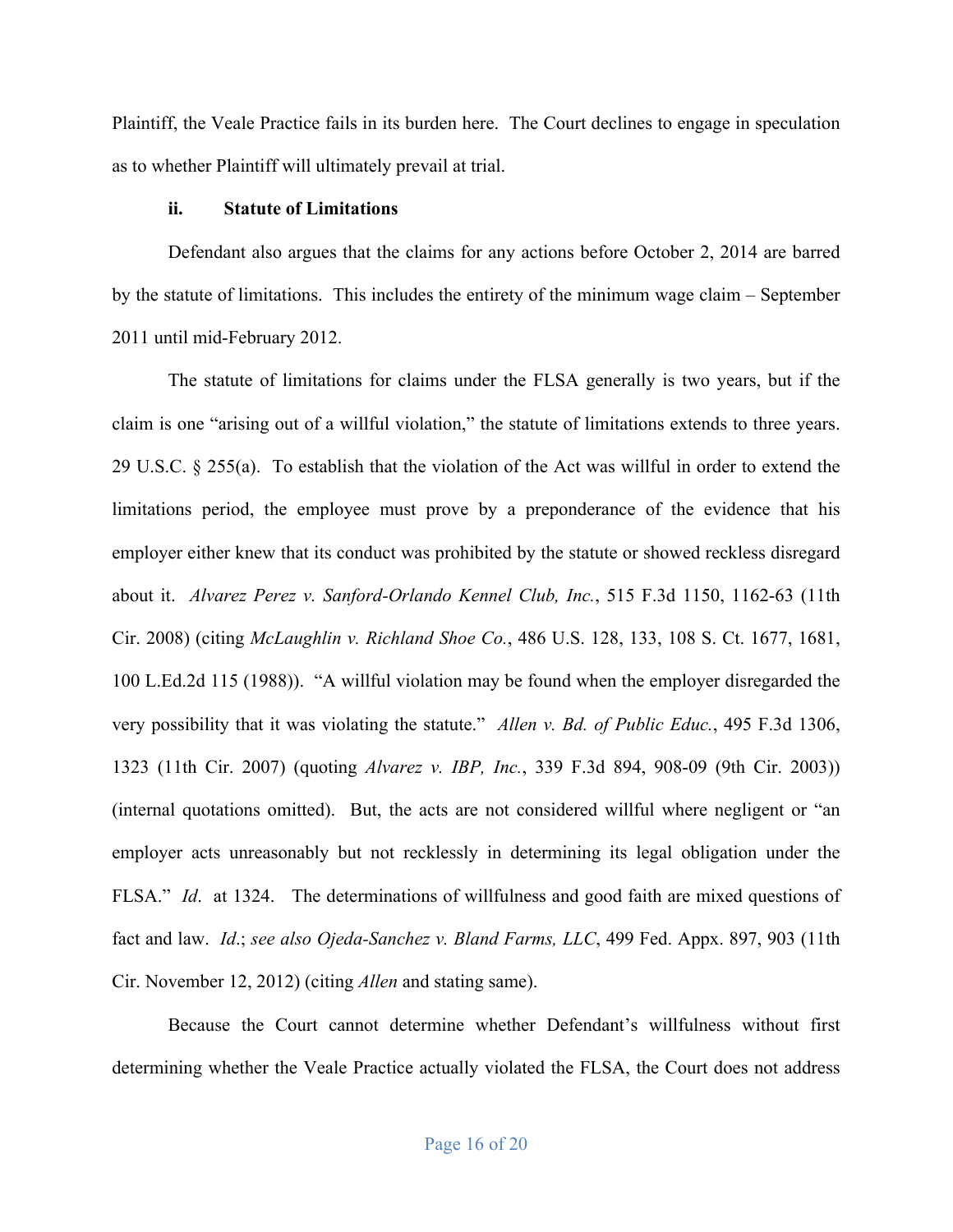the issue of willfulness at this juncture*. See Allen*, 495 F.3d at 1324 (explaining that the determination of whether a defendant's violation of the FLSA was willful "must be reserved until it is determined whether a violation of the FLSA occurred"). Further, "[t]he willfulness or good faith question is answered first by the jury to determine the period of limitations and then, if there is a verdict for the employee, again by the judge to determine whether to award liquidated damages." *Morgan v. Family Dollar Stores*, 551 F.3d 1233, 1282 (11th Cir. 2008) (quoting *Alvarez Perez*, 515 F.3d at 1162); *see also* Eleventh Circuit Pattern Jury Instruction (Civil), Instruction 4.14 at p. 246-47 (citing *Morgan* and reiterating willfulness as relating to statute of limitations is answered by the jury while willfulness related to liquidated damages is answered by the Court). As such, summary judgment is due to be denied as to the statute of limitations question and as before, the Court declines to speculate on whether Plaintiff will ultimately prevail on this question at trial.

#### **B. Count II – Overtime**

Congress enacted the FLSA "to compensate those who labored in excess of the statutory maximum number of hours for the wear and tear of extra work." *Bay Ridge Operating Co. v. Aaron*, 334 U.S. 446, 460, 68 S. Ct. 1186, 1194, 92 L. Ed. 1502 (1948). An employee who works in excess of forty hours in a work week must be paid overtime and one and half times his or her regular rate. 29 U.S.C. § 207(a)(1). "It is not relevant that the employer did not ask the employee to do the work. The reason that the employee performed the work is also not relevant. 'If the employer knows or has reason to believe that the employee continues to work, the additional hours must be counted.'" *Allen*, 495 F.3d at 1314 (quoting *Reich v. Dep't of Conservation & Nat. Res.*, 28 F.3d 1076, 1082 (11th Cir. 1994)). A FLSA plaintiff must demonstrate that (1) he or she worked overtime without compensation and (2) the Defendant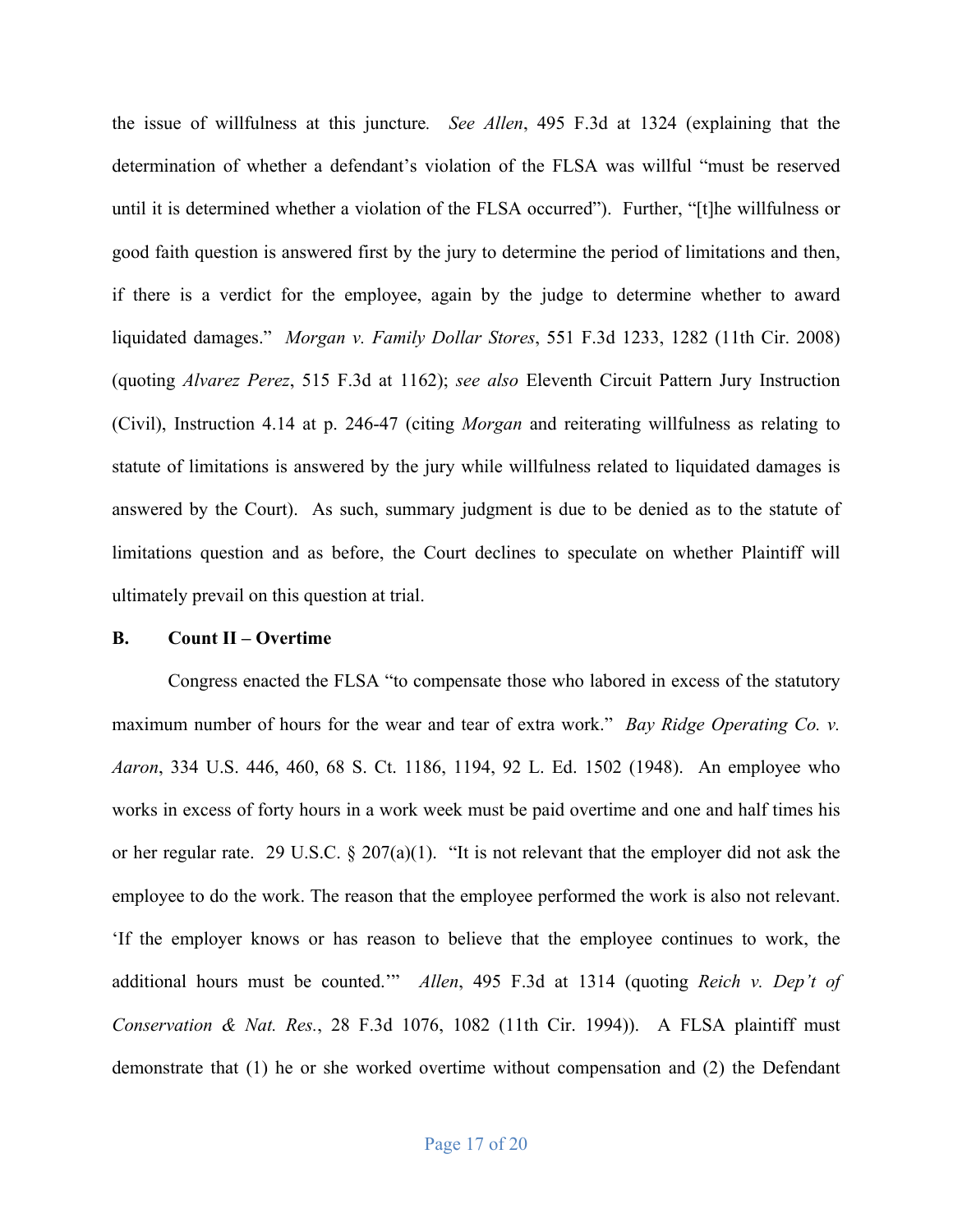knew or should have known of the overtime work. *Id*. at 1314-15 (citation omitted); *see also Wagner v. Lee Cnty*, 2017 U.S. App. LEXIS 1900, \*27, 2017 WL 456430, \*10 (11th Cir. Feb. 2, 2017) (citing *Allen* and repeating elements).

In evaluating an overtime FLSA claim, the employee bears the initial burden of proving overtime hours without compensation, but the burden is relaxed when the employer fails to keep accurate time records. *Tyson Foods, Inc. v. Bouaphakeo*, --- U.S. ---, ---, 136 S. Ct. 1036, 1046- 47, 194 L. Ed. 2d 124 (2016); *Lamonica v. Safe Hurricane Shutters, Inc.*, 711 F.3d 1299, 1315 (11th Cir. 2013). Once the burden is relaxed, the employee carries her burden if she establishes that she performed work for which she was not compensated and if she comes forward with "sufficient evidence to show the amount and extent of that work as a matter of just and reasonable inference." *Lamonica*, 711 F.3d at 1315 (quoting *Anderson v. Mt. Clemens Pottery Co.*, 328 U.S. 680, 686-87, 66 S. Ct. 1187, 90 L. Ed 1515 (1946)); *see also Wagner*, 2017 U.S. App. LEXIS 1900, \*27, 2017 WL 456430, \*11 (citing *Lamonica*). The burden then shifts to the employer who "must bring forth either evidence of the precise amount of work performed or evidence to negate the reasonableness of the inference to be drawn from the employee's evidence." *Allen*, 495 F.3d at 1316 (citation omitted); *see also Medrano v. Inv. Emporium LLC*, 2016 U.S. App LEXIS 21719, \*7, 2016 WL 7104907, \*3 (11th Cir. Dec. 6, 2016) (quoting *Allen*).

In the case involving Morrison, she claims she regularly worked approximately 25-30 hours over the standard 40-hour workweek for which she was not compensated. However, as the office manager from July 2012 to her termination, Plaintiff was the very person responsible for administering the Veale Practice's timekeeping and reporting system. Additionally, as discussed extensively in the Court's spoliation opinion, the Court previously found that Plaintiff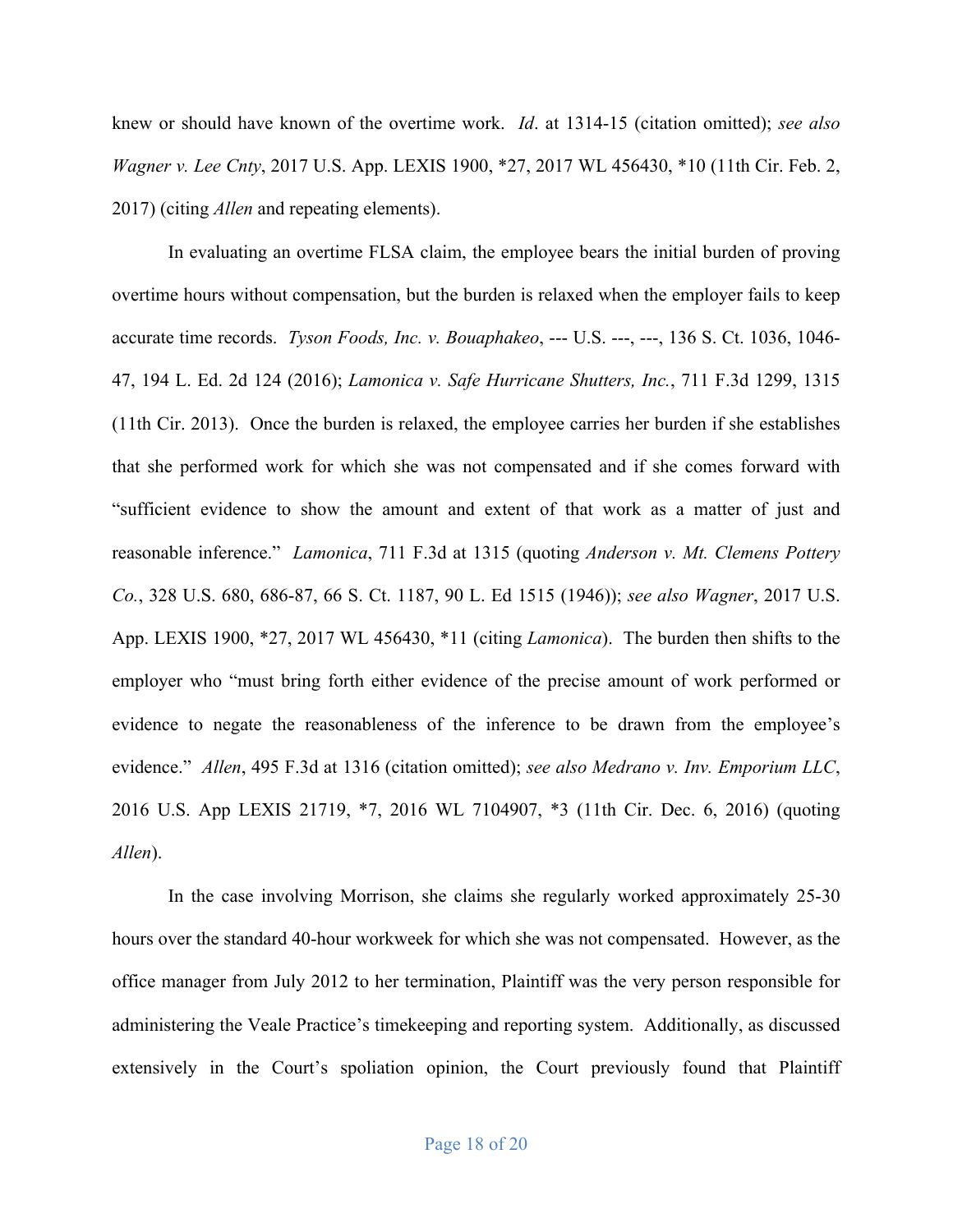deliberately and in bad faith deleted emails from one of the Veale Practice email accounts and established the 2-step verification process to deny access to the account. *See generally* Doc. 92.<sup>2</sup> As the sanction for the spoliation, the Court imposed a mandatory and unrebuttable adverse inference instruction which related to Plaintiff's overtime claim. Specifically, the Court ordered as follows:

Plaintiff is precluded from disputing the accuracy of the time records created and submitted by the Plaintiff when she worked as the Office Manager for the Defendant. The Court imposes an evidentiary presumption limiting Plaintiff to the time records that she created while she worked at the Defendant's Practice. *See* Doc. 87 at p. 2.

The fact-finder must accept as true the time cards / timesheets created by Plaintiff while she worked for the Veale Practice. Plaintiff is precluded from submitting evidence in dispute of the time cards that she herself created to reflect her hours while working at the Veale Practice. *See* Doc. 92 at p. 15.

As a result of that sanction and adverse inference instruction, no further analysis is necessary as

it pertains to Plaintiff's overtime claim. The time cards firmly establish Plaintiff's working

hours at forty-hours per week. *See* Doc. 69, Atch 1, Exhibit A to Declaration of Charles J.

Veale, M.D. $3$  As those facts are deemed admitted and cannot be rebutted, summary judgment is

appropriate because there are no material facts in dispute. $4$ 

# **C. Liquidated Damages and Overtime**

<sup>&</sup>lt;sup>2</sup> The Court need not repeat its analysis and findings related to the sanction here. Rather, the Court incorporates by reference its findings of fact and conclusions of law from the Memorandum Opinion regarding the spoliation and ultimate sanction. *See* Doc. 92.

<sup>3</sup> The time cards are also referenced in the Declaration by Nancy Veale as Exhibit A. Further, the motion for summary judgment itself refers to the time cards attached to Nancy Veale's Declaration. However, a careful review of the docket sheet (and the courtesy copy provided by Defendant to the Court) establishes that Defendant failed to attach the time cards to Nancy Veale's declaration. However, Plaintiff does not dispute the accuracy of the time cards attached to Dr. Veale's declaration.

<sup>&</sup>lt;sup>4</sup> Plaintiff concedes this point when stating in her response to summary judgment: "As a result of this [sanctions] ruling, Plaintiff's counsel does not see any remaining issues to be addressed at this time regarding Plaintiff's overtime claim. Thus, this Response will be limited to addressing the non-payment of minimum wages to the Plaintiff from October 2, 2011 through mid-February of 2012." *See* Doc. 95 at p. 1-2.